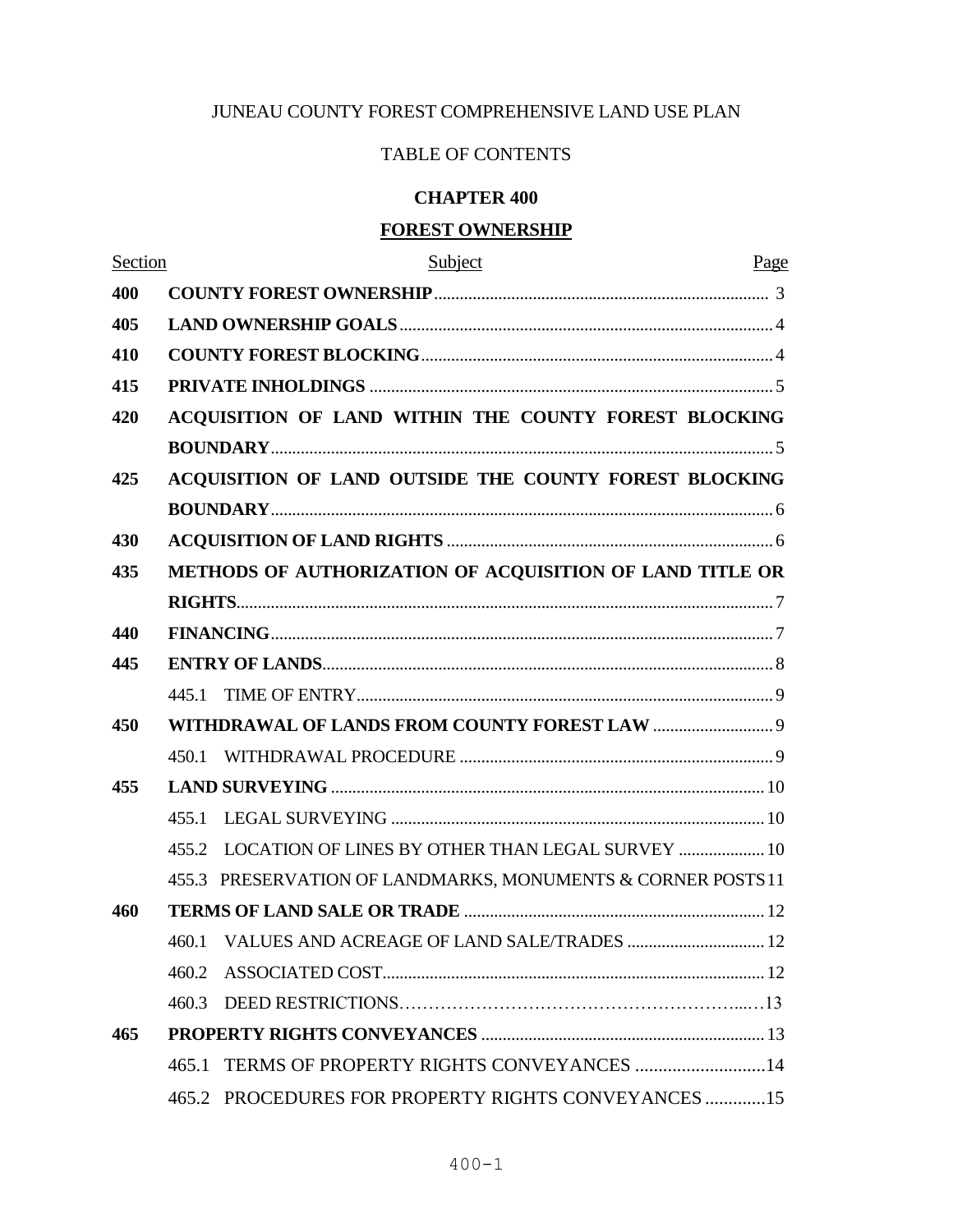| Section |               | Subject | Page |  |
|---------|---------------|---------|------|--|
| 470     | TAX DEED LAND |         |      |  |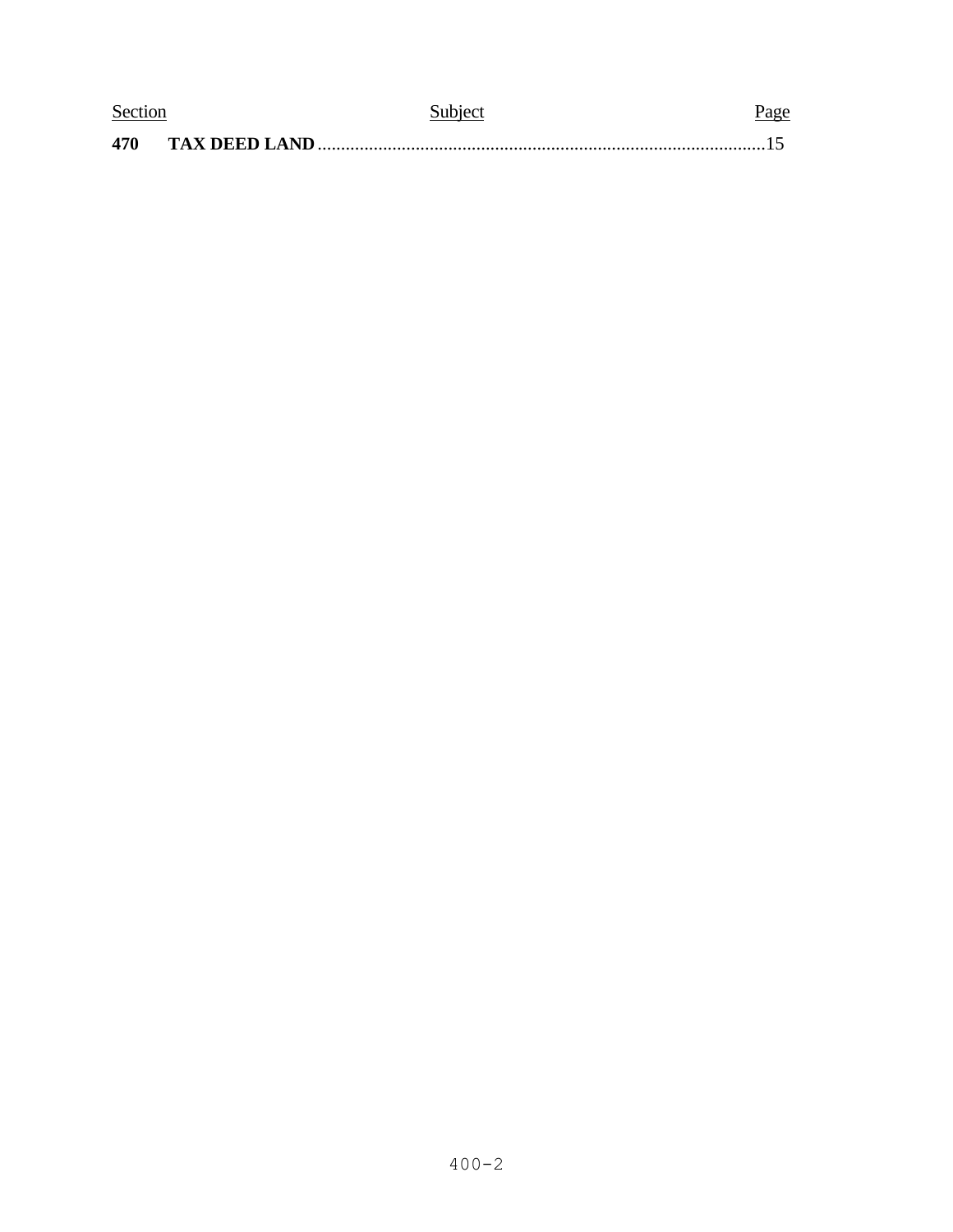#### **CHAPTER 400 OBJECTIVE**

The purpose of Chapter 400 is to identify policy and procedures relating to:

- 1. The acquisition of land to be enrolled in County Forest pursuant to s. 28.11(4) (b), Wis. Stats. or other lands possessing special or unique values areas that are not suited primarily for timber production to be entered under s. 28.11(4) (c), Wis. Stats., special use classification.
- 2. The acquisition of lands throughout the county for the purpose of future trading for priority parcels to be enrolled in County Forest pursuant to s. 28.11(4)(b), Wis. Stats.
- 3. The acquisition of land interests such as conservation easements, first right of refusal, or other land rights of the benefit to county forests.
- 4. Location, identification, and protection of county forest ownership boundaries.

#### **400 COUNTY FOREST OWNERSHIP**

The majority of the County Forest lands throughout the State were previously in private ownership and came under public ownership in a substantially degraded condition, by way of real estate tax delinquency and subsequent tax deed to Counties. Continued attempts to sell much of the degraded tax deeded lands were unsuccessful. In response to the lack of demand from private owners, counties worked in cooperation with State and Federal Agencies to restore these lands into productive forests and recreational assets. ("The County Forests of Wisconsin", WI Conservation Dept., 1938)

Over time, counties have realized benefits from continuing to retain select tax deeded land, acquiring select land from willing sellers by purchase, trade, or gift, and the continual protection of county forest ownership boundaries. Juneau County is no different. In 1933, under the initial County Forest Crop entry by Juneau County, approximately 54,000 acres were enrolled of previously tax delinquent lands. In 1936 the federal government purchased approximately 49,000 of the original acreage from the county to establish the Necedah Wildlife Refuge and the Meadow Valley Wildlife Area. This left approximately 7,300 acres in the County Forest, but additional tax delinquent lands were acquired over subsequent years to increase the county forest by another approximately 6,000 acres. In 2013, an additional 876 acres along the Yellow River in the Town of Finley were purchased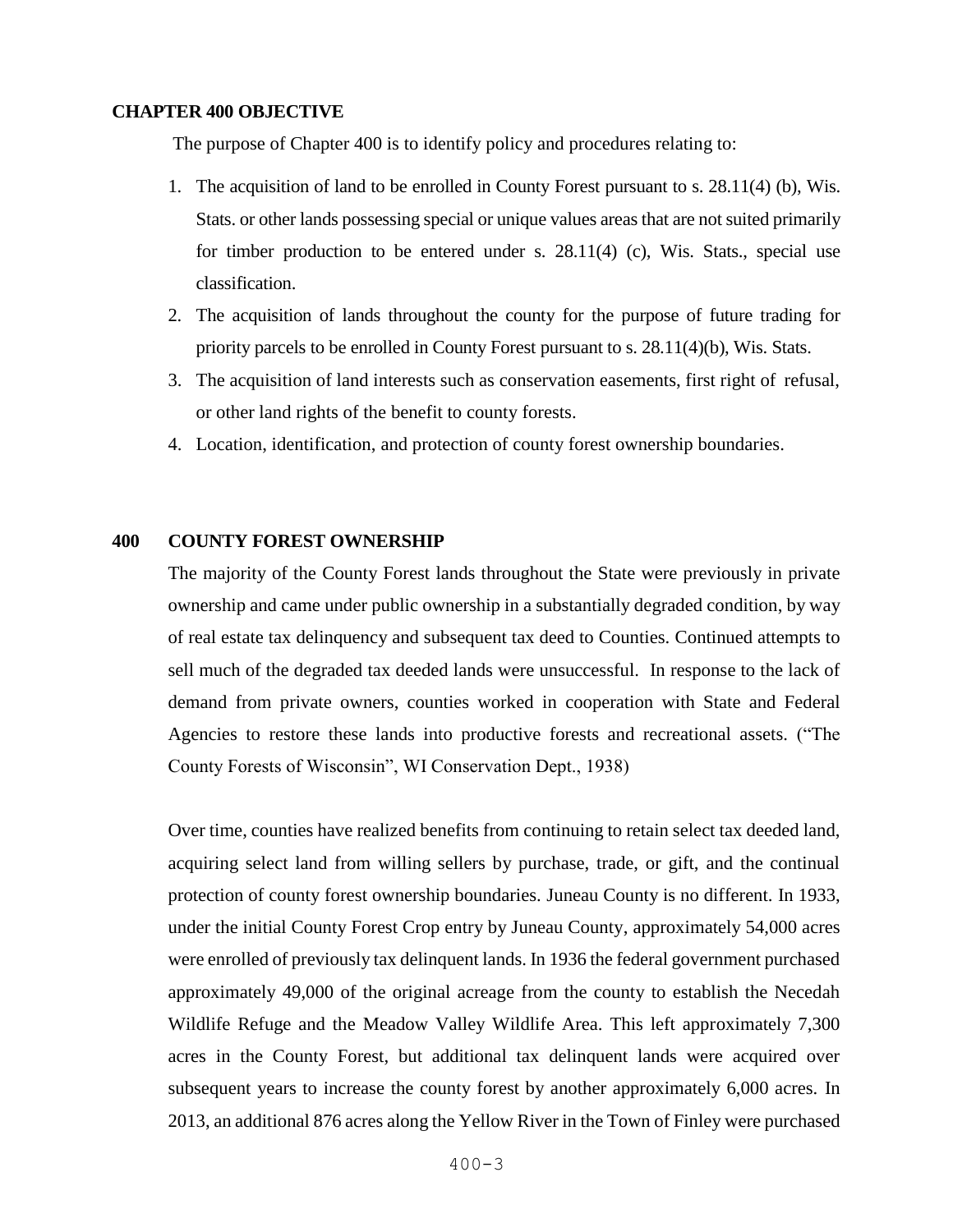using Knowles-Nelson Stewardship Funds and a County Forest Project Loan. After that addition, future land swaps and enrollments of other county owned lands brought the total county forest acreage to what it is today at 17,798 acres.

#### **405 LAND OWNERSHIP GOALS**

It is the goal of Juneau County to acquire land from willing landowners for fair prices established pursuant to Uniform Standards of Professional Appraisal Practices or other method approved by the County. See section 420 for criteria on how to achieve these goals.

#### **410 COUNTY FOREST BLOCKING**

Since the beginning of the County Forest Program in the State of Wisconsin, counties established boundaries for the purpose of distinguishing between lands that were best suited for forestry and lands best suited for agricultural production. This boundary became referred to as a "Blocking Boundary" and provided public information, assisted long-term planning, and guided management decisions.

In the early stages of the development of County Forests, counties commonly traded tax deed parcels that were located outside of the Blocking Boundary for the remaining privately-owned parcels within the Blocking Boundary. A primary purpose for these trades was to promote agricultural economic development by assisting farmers with obtaining the most productive agricultural lands available in a given County.

Blocking Boundaries are dynamic and should be evaluated on a routine basis to evaluate adequacy relative to the current priorities. Forestry staff will notify the Committee as parcels become available within the Blocking Boundary.

County Forest Blocking Boundaries are established by Committee and by subsequent approval of the Juneau County Board. A map of the official boundaries is found in the Appendix.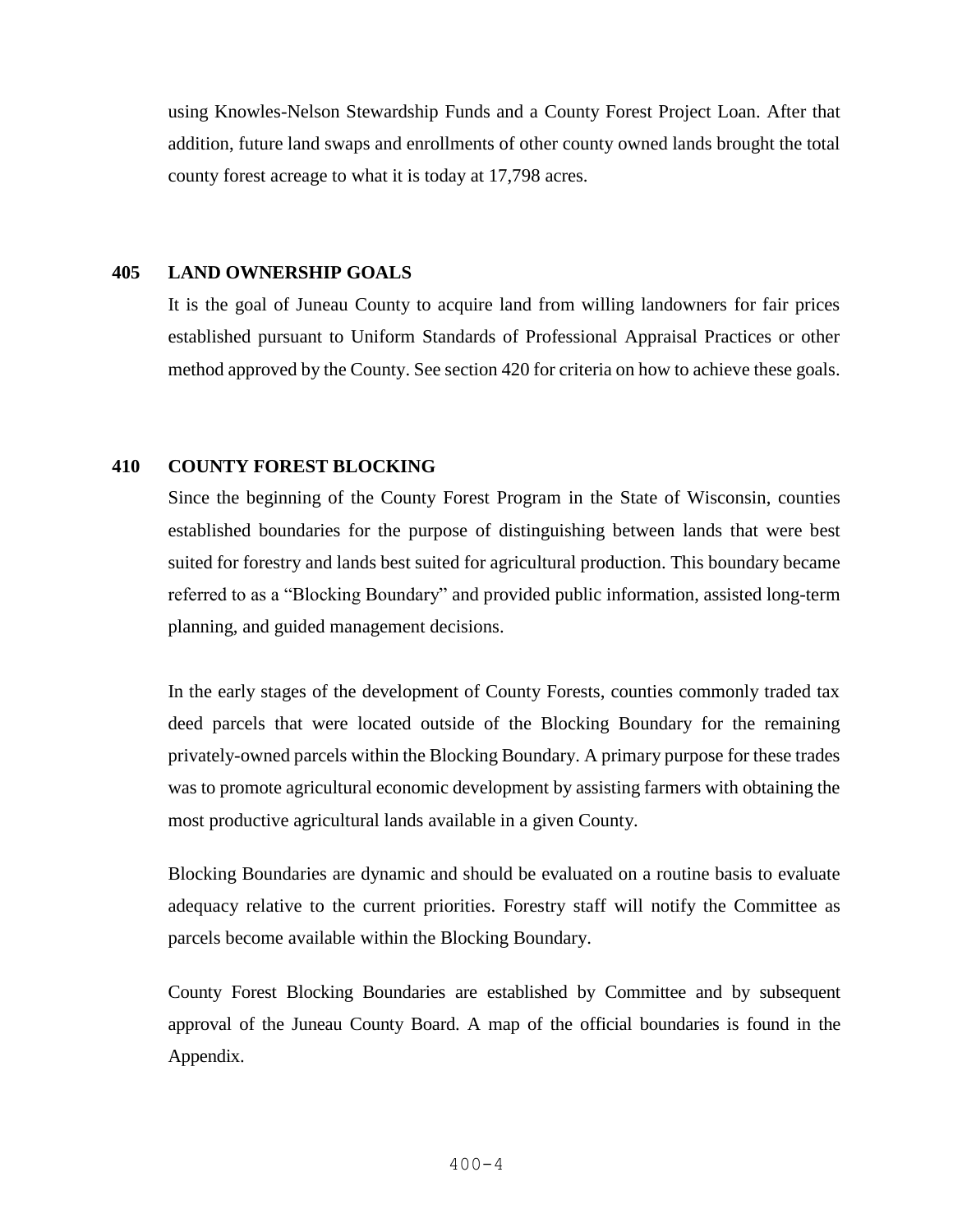## **415 PRIVATE INHOLDINGS**

Juneau County recognizes that extensive private landholdings lie within the forest boundaries. The County will respect the rights of the private landowners who are its neighbors. The County may approach private landowners with proposals for land purchases or trades, but will not coerce landowners to sell or trade.

In the following table, Juneau County has identified a few priority properties that make the most sense for acquisition:

| <b>Property</b>       | <b>Acres</b> | Location         | <b>Legal Desc.</b>                                  |
|-----------------------|--------------|------------------|-----------------------------------------------------|
| Allens Acres          | 116          | Armenia Township | T. 20N-R.4E. Sec. 24 NWNE, SWNE, SENE               |
| Bentz Family 40 Acres | 40           | Finley           | T. 20N-R.3E. Sec. 23 NESW                           |
| <b>CERES</b> Timber   | 120          | Clearfield       | $\mid$ T. 17N-R.3E. Sec. 6 NWSE, NESE & Sec. 5 NWSW |

Other properties that could make sense in future acquisitions are identified in the County Forest Blocking Boundary map in the Appendix section 1000.3.

# **420 ACQUISITION OF LAND WITHIN THE COUNTY FOREST BLOCKING BOUNDARY**

The land within the blocking boundary includes private land as well as land owned by Juneau County and other government entities. It is not the deliberate intent of Juneau County to acquire all lands within the blocking boundary.

Lands within the County Forest blocking boundaries or areas possessing special or unique values shall be recommended to the County Board for acquisition as they become available. Determination of a parcel's value to the County and the State of Wisconsin shall be made by the Committee in consultation with the County Forest Administrator.

Certain lands are considered to be of higher priority for acquisition due to:

- 1. Lands that improve management efficiencies such as reducing the length of private/public boundaries or improve access to existing county forest.
- 2. Lands that will increase the counties inventory of productive timberland and provide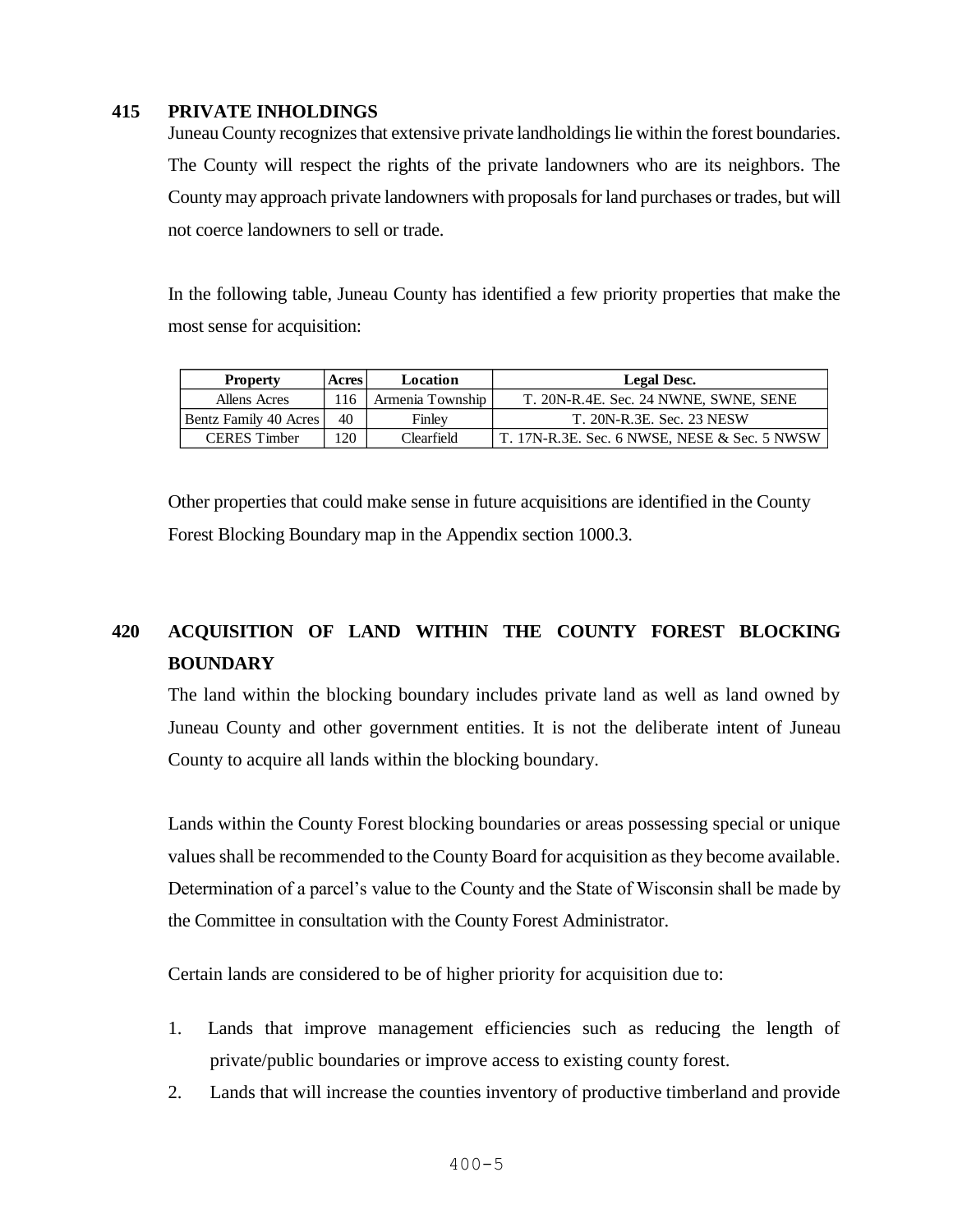a consistent source of raw material to the forest products industry.

- 3. Lands that conserve surface and groundwater, maintain undeveloped shoreline, and increase public access to water features.
- 4. Lands that are threatened by private development or fragmentation that may result in a long-term negative impact on adjacent public lands.
- 5. Lands that are threatened by private development or fragmentation that may result in a long-term net negative impact to local and county governments.
- 6. Lands that will provide for priority trail connections and expansions or reduce or eliminate existing user conflicts.
- 7. Lands that contain threatened or endangered plant, animals, or communities; or other natural features considered to be of high conservation value.
- *8.* Lands that, when acquired by the county, will not result in an unreasonable negative impact to local tax collections as determined by the Committee in consultation with the affected Towns.

# **425 ACQUISITION OF LAND OUTSIDE THE COUNTY FOREST BLOCKING BOUNDARY**

Counties may consider acquisition of lands outside the blocking boundary in instances where:

- 1. Land becomes available to the County which possess values consistent with the priority criteria listed above and is eligible to be enrolled as County Forest Special Use under s. 28.11(4) (c) Wis. Stats.
- 2. Land becomes available to the County that, if acquired by the County, will facilitate a fair trade or other transaction resulting in county ownership of land within the county forest blocking boundary.

### **430 ACQUISITION OF LAND RIGHTS**

In addition to acquiring fee simple land ownership, Counties may find it advantageous to acquire other interests in private or public lands within the blocking boundary such as:

1. Conservation easements for such purposes as: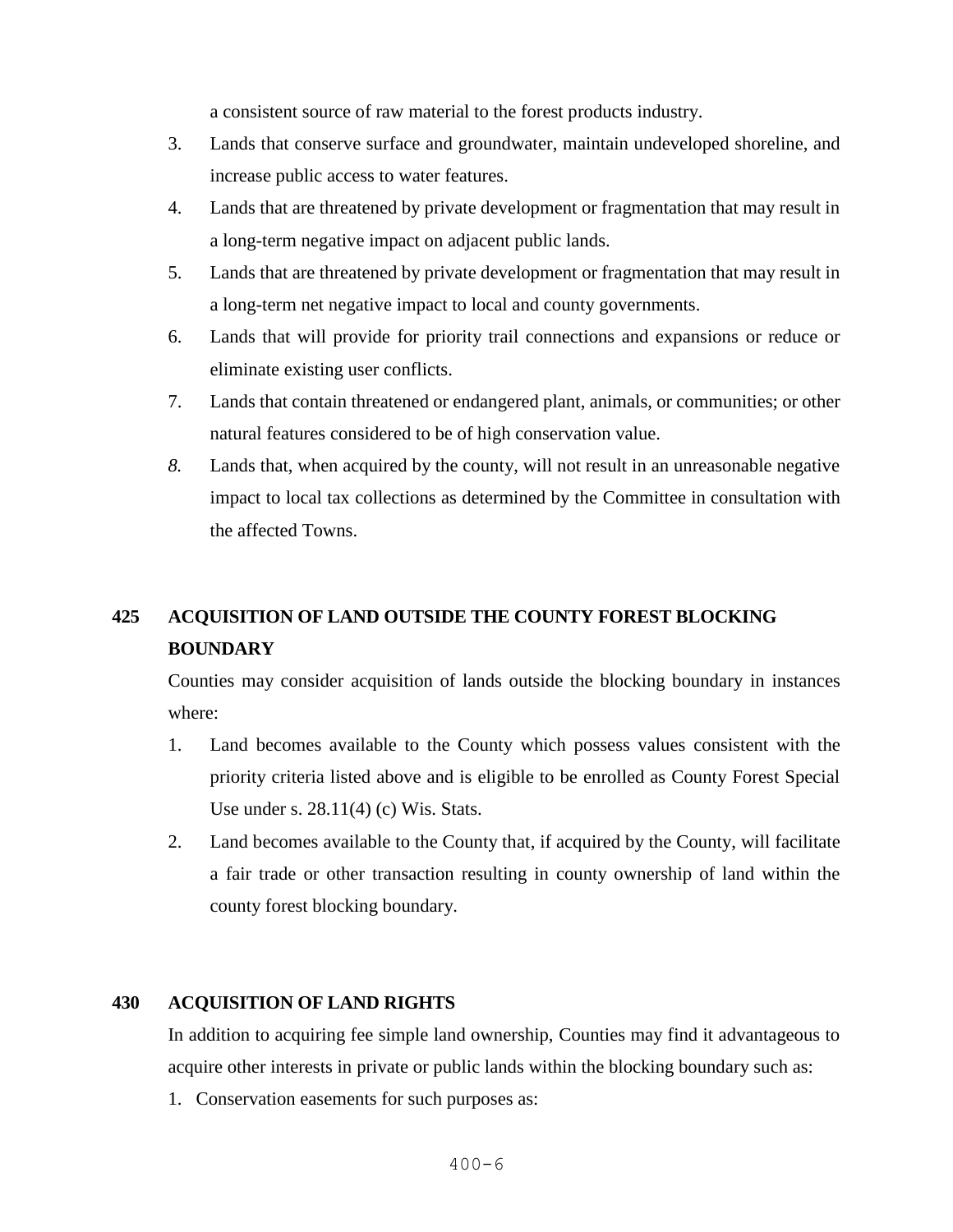- A. Limiting residential density.
- B. Managing runoff that affects county land.
- C. Achieving greater Silvicultural consistency, pest management, invasive species control, research, or other on adjacent private lands.
- 2. First right of refusal.
- 3. Flowage easements.
- 4. Ingress and egress easements for county management purposes.
- 5. Maintain recreational trail connectivity.

# **435 METHODS AND AUTHORIZATION FOR ACQUISITION LAND TITLE OR RIGHTS**

Acquisition may be by outright purchase or trade based on competent appraisal of the value or values involved, or by gift, bequest or action to foreclose tax liens. The County Forest Administrator will be the agent of the Committee in making first contact with potential sellers and in carrying on acquisition activities.

In the event that the County Forest Administrator determines that a land or land rights acquisition is in the best interest of the County, in consideration of the factors described above, the County Forest Administrator shall present a recommendation to the Committee. Upon approval of the Committee, an authorizing resolution shall be forwarded for consideration by the County Board.

County Board authorization is required for execution of any legal instruments that bind the county to acquiring title or other land rights. In the event that any legal documents are signed by an agent(s) of the county, prior to County Board authorization, said legal documents must include an explicit contingency requiring County Board approval.

# **440 FINANCING**

County Forest Administrators shall propose financing options as part of any recommendations to acquire forwarded to the Committee. Typical funding sources include: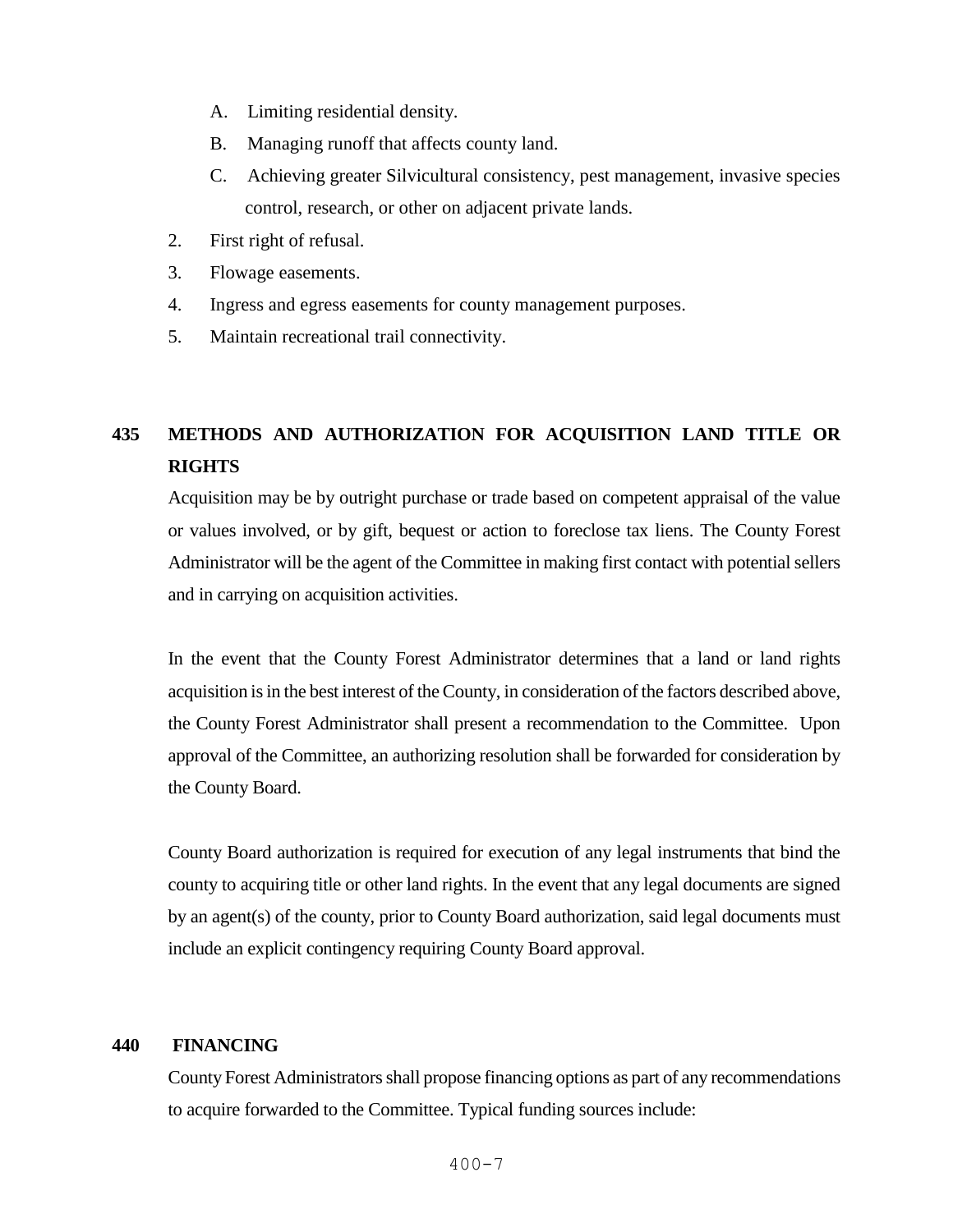- 1. Fund balance from the county general fund, project account.
- 2. Funds appropriated through the County's capital budgeting procedure.
- 3. Grants and Loans, including:
	- A. Loans
		- i. County Forest Project Loans  $(s. 28.11(8)(b)(2))$ , Wis. Stats)
		- ii. Variable Acreage Share Loans  $(s. 28.11(8)(b)(1))$ , Wis. Stats)
		- iii. Board of Commissioners of Public Lands State Trust Fund Loan Program  $(s. 24.61(3)(a)(2)$ ., Wis. Stats.)
	- B. Grants
		- i. Warren Knowles-Gaylord Nelson Stewardship Program [\(s. 23.0953,Wis. Stats.](http://docs.legis.wisconsin.gov/statutes/statutes/23/0953))
		- ii. County Forest Stewardship Subprogram [\(s. 23.0953, Wis. Stats.](http://docs.legis.wisconsin.gov/statutes/statutes/23/0953))
		- iii. Acquisition and Development of Local Parks Subprogram [\(s. 23.09\(20\), Wis. Stats.\)](http://docs.legis.wisconsin.gov/statutes/statutes/23/09/20)
		- iv. Lake Protection [\(s. 281.68 Wis. Stats.\)](http://docs.legis.wisconsin.gov/statutes/statutes/281/V/68)
		- v. River Protection [\(s. 281.70 Wis. Stats.\)](http://docs.legis.wisconsin.gov/statutes/statutes/281/V/70)
		- vi. County Forest Wildlife Habitat [\(s. 20.370\(5\)\(as\)\), Wis. Stats.](http://docs.legis.wisconsin.gov/statutes/statutes/20/IV/370/5/as)
		- vii. County Forest Fish and Game Projects [\(s. 23.09\(12\), Wis. Stats.\)](http://docs.legis.wisconsin.gov/statutes/statutes/23/09/12)
		- viii. ATV/UTV Trail Aids [\(s. 23.33\(9\), Wis. Stats.\)](http://docs.legis.wisconsin.gov/statutes/statutes/23/33/9)
		- ix. Snowmobile Trail Aids [\(s. 23.09\(26\), Wis. Stats.\)](http://docs.legis.wisconsin.gov/statutes/statutes/23/09/26)
		- x. Federal Funding  $(s.20.370(5)(cy))$ , Wis. Stats).

## **445 ENTRY OF LANDS**

Lands to be entered under the regular classification of the County Forest Law must be suitable for forestry purposes and be within the County Forest blocking boundary. Lands designated for classification as County Forest -Special Use need not be contained within the county forest blocking boundary nor suitable primarily for timber but they must be suitable for scenic, outdoor recreation, public hunting and fishing, water conservation or other multiple-use purposes.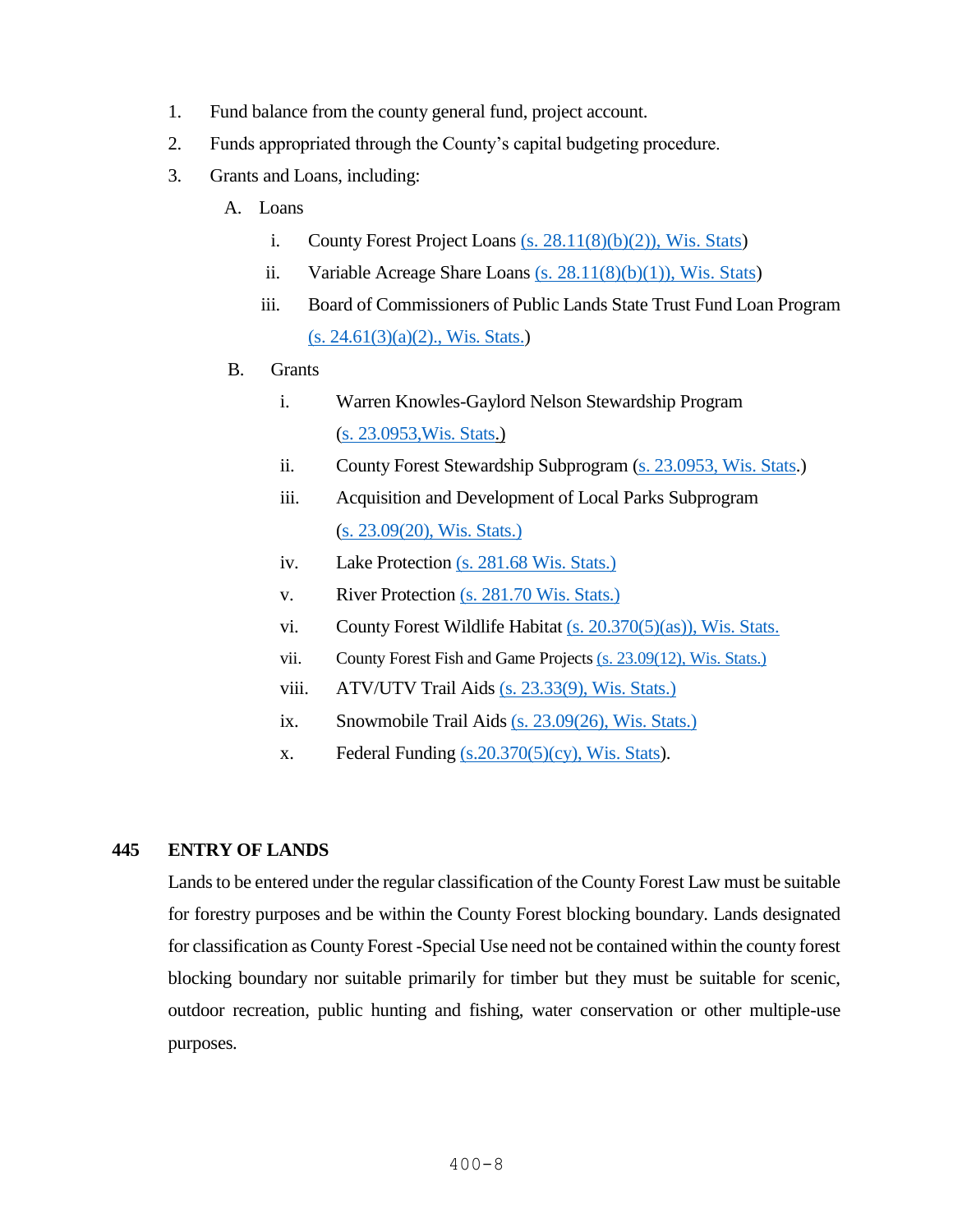#### 445.1 TIME OF ENTRY

Application for entry of newly acquired lands under the County Forest Law will be made as soon as possible. Applications for entry will be prepared with the assistance of the DNR Forestry Liaison. The County Forest Administrator will secure the signatures of the proper county officials and transmit the application to DNR's County Forest & Public Lands Specialist.

#### **450 WITHDRAWAL OF LANDS FROM COUNTY FOREST LAW**

Lands within the County Forest blocking boundary will not normally be considered for withdrawal from the County Forest Law. Applications for the purchase of these lands by the private sector will be discouraged by the committee, unless a greater public benefit can be demonstrated. If, in the opinion of the committee and county board, the land will be put to better and higher use and will benefit people of the county and State to a greater extent by being withdrawn from the County Forest Law program, the County should follow the withdrawal procedure as outlined by the <u>Public Lands Handbook</u>. The legal means by which counties may apply for withdrawal of lands from County Forest statusis provided by s. 28.11, Wis. Stats. Initially the County Forest Administrator notifies the DNR Forestry Liaison Forester of the County Forestry Committee meeting at which the proposed withdrawal will be considered. At that meeting DNR personnel and the County will discuss the proposed withdrawal and, if approved by the County Forestry Committee, the withdrawal will be recommended by the Committee by resolution to the County Board. If approved by the Board by the necessary 2/3 majority, the application is prepared by the county and submitted to the appropriate DNR designee. The DNR may ask for additional information from the County. Pending the results of any investigatory hearings deemed advisable, the DNR will act on the withdrawal application. If the application is denied, the County may appeal as provided in s. 28.11(11) (a) 4, Wis. Stats.

#### 450.1 WITHDRAWAL PROCEDURE

The purpose of this section is to provide general information in formulating and processing applications for withdrawal of County Forest lands under s.28.11 (11) Wis. Stats. and Ch. NR 48, Wis. Adm. Code. The legal means by which counties may apply for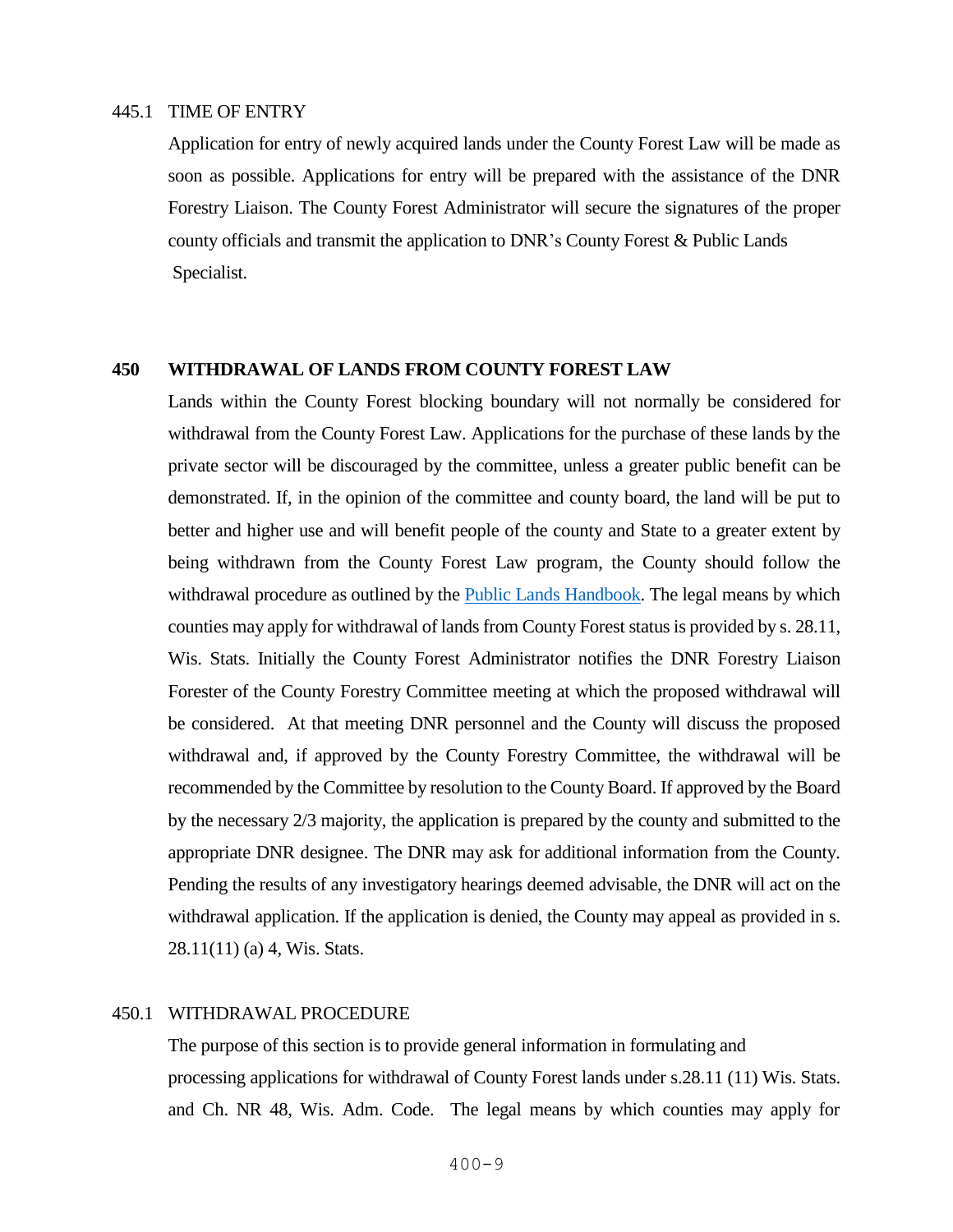withdrawal of lands from county forests is provided by s.28.11 (11) (a) Wis. Stats. This section states in part: "The County Board shall first refer the resolution to the county forestry committee which shall consult with an authorized representative of the department in formulating its withdrawal proposal." Section. 28.11 (11) (a) Wis.Stats. also states: "The county board shall not take final action thereon until 90 days after such referral or until the report thereon of the forest committee has filed with the board."

Consequently, if the county board takes final action on a withdrawal application without referring it to the County Forestry Committee, the application is not valid. On the other hand, if the County Forestry Committee does not report to the county board within 90 days after receipt of the referral, the Board may act upon the application without a Committee recommendation.

#### **455 LAND SURVEYING**

The importance of survey corner monumentation is recognized in the interest of avoiding the problems of trespass both by and against the County, facilitating the settlement of those cases which would occur, and aiding in the proper transfer of property.

#### 455.1 LEGAL SURVEYING

Of prime importance are the forest boundaries and property lines in common with other owners. All such surveying shall be under the supervision of a registered surveyor. When the office of the county surveyor is not staffed, the committee will comply with the provisions of Chapter 59, Wisconsin Statutes by hiring registered surveyors to perform the necessary running of property lines. Section corners, one-quarter corners and forty corners (1/16 corners) will be reestablished where needed and Certified Land Corner Restoration forms filled out in duplicate as time permits, under the direction of registered land surveyor.

#### 455.2 LOCATION OF LINES BY OTHER THAN LEGAL SURVEY

Forestry personnel who are not registered surveyors may, with all possible prudence, establish lines for forest management purposes including those necessary for ordinary management activities such as timber sales and road / trail locations using available equipment including,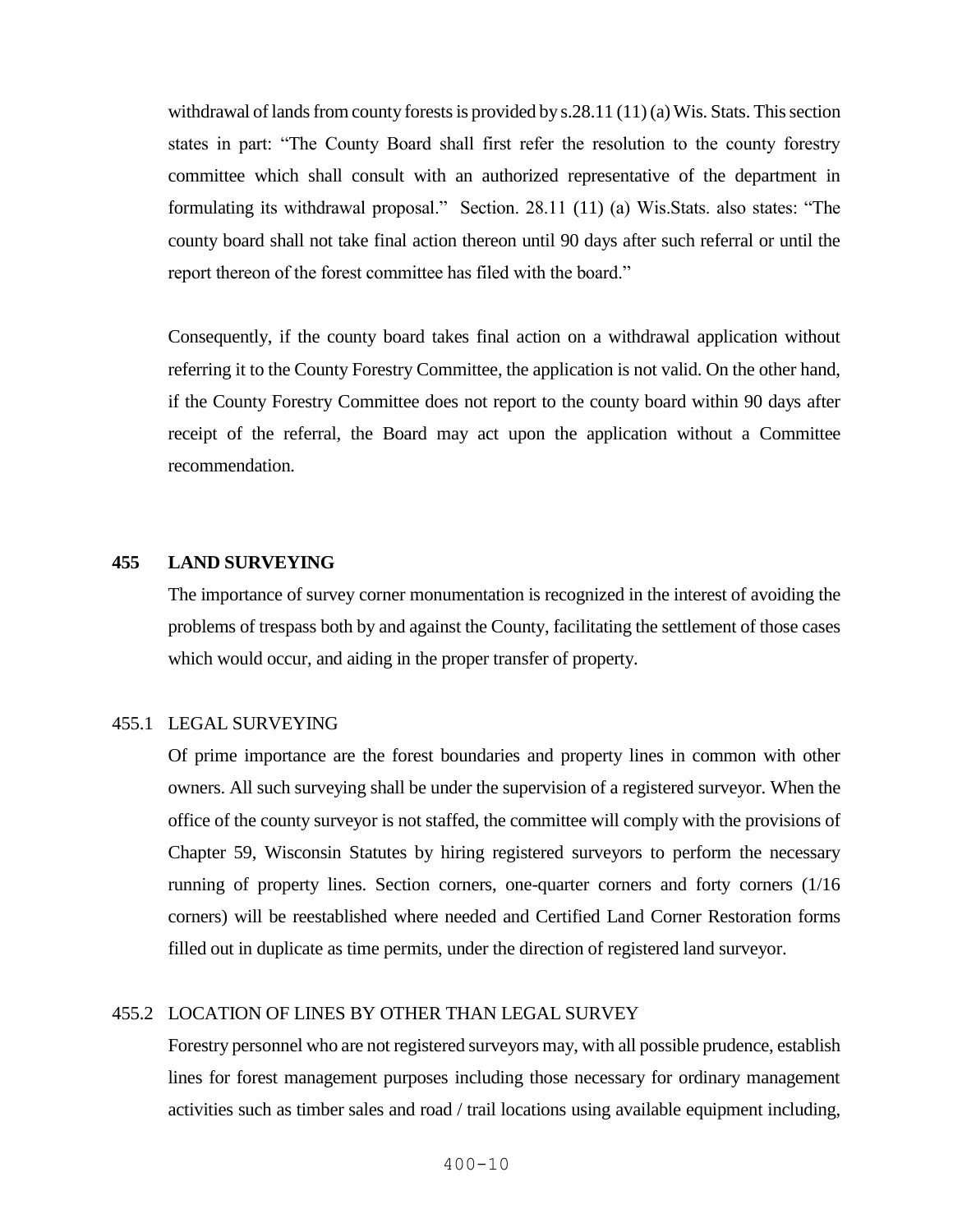but not limited to, air photos, quadrangles, county surveyor's records, sub-meter GPS units, and known corners. In the absence of known corners, lines abutting other ownership may be established by mutual agreement to avert trespass claims. At a minimum, notify the adjoining landowner(s) of the management boundary in writing. This documentation should be retained in the timber sale file.

# 455.3 PRESERVATION OF LANDMARKS, MONUMENTS, AND CORNER POSTS Section 59.74, Wis. Stats., provides:

- 1. Penalties for destruction of landmarks, monuments and corner posts established by government survey, the county surveyor or a surveyor or public record.
- 2. A procedure for notification of intent to destroy such surveying evidence and referencing prior to destruction.
- 3. The assignment of enforcement responsibility to the Department of Natural Resources, District Attorneys, and professional land surveyors

All personnel with land management responsibilities are directed to:

- 1. Make a reasonable search for the above-mentioned surveying evidence prior to implementing any soil moving or cover type manipulation projects, including timber sales, that could result in covering, destruction or removal of such evidence.
- 2. In the event such evidence is found:
	- A. If practical, redesign the project so that the evidence will not be disturbed or
	- B. If destruction is unavoidable, (s 59.74(2) [\(b\), Wis. Stats.](https://docs.legis.wisconsin.gov/statutes/statutes/59/VII/74/2/b/1)) notify the county surveyor at least 30 days prior to destruction giving the legal description of the monument and the reason for destruction or other obliteration. The notice shall include a description of the landmark, monument of survey, or corner post and the reason for removing or covering it. .

3. If reasonable search fails to uncover survey evidence in the suspected vicinity,

conduct an additional search if he / she sees fit.

- 4. In order to further reduce the possibility of inadvertent destruction of invaluable survey evidence:
	- A. Each forester with county forest responsibilities should discuss with county administrators the need for including adequate protective clauses in easements,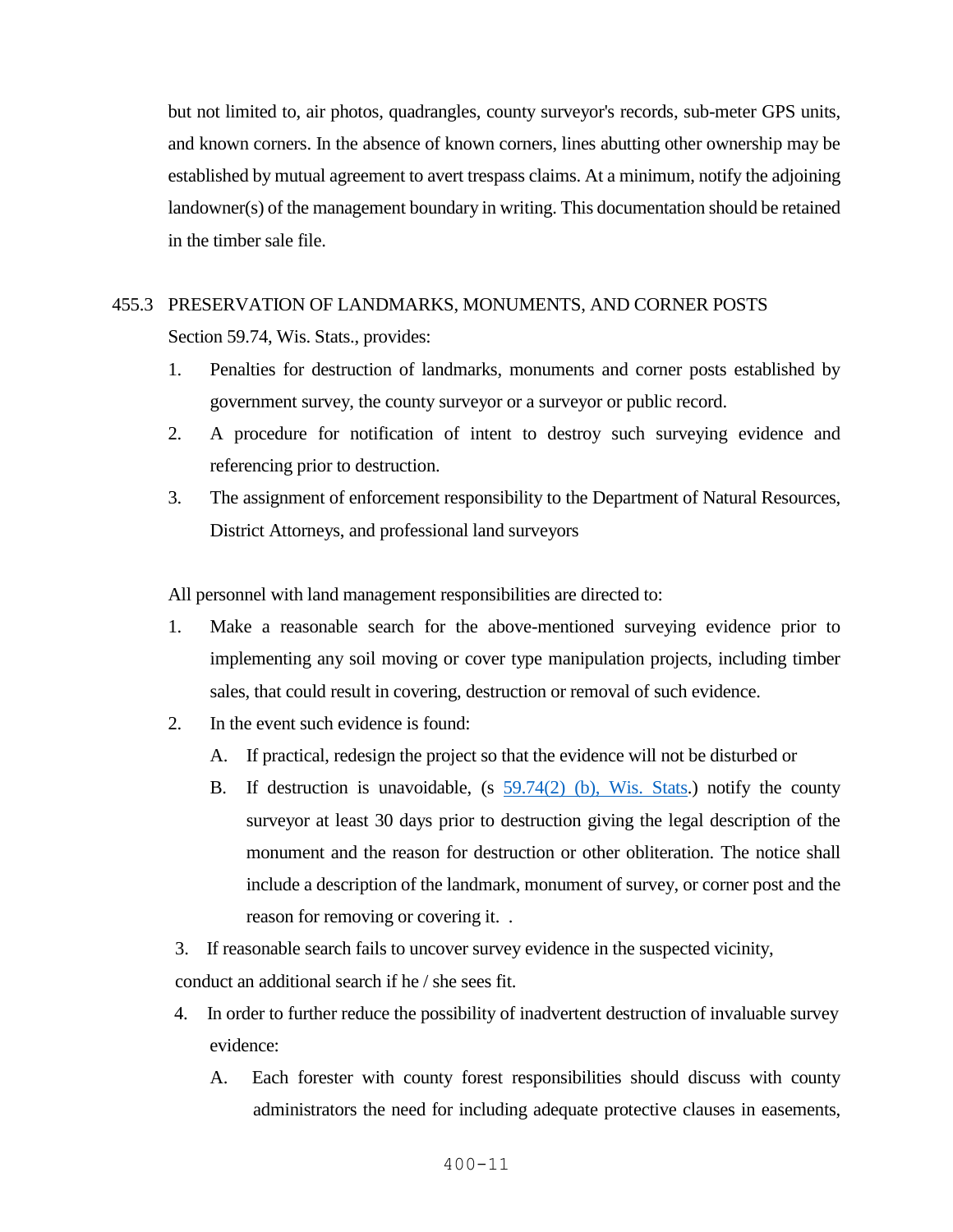rights-of-way, timber sale contracts, and other agreements that might result in destruction of monuments.

- B. Personnel advising landowners regarding forestry or other land management practices should alert such owners to possible monument destruction that may be caused by them.
- C. Any instances of potential or accomplished obliteration of survey monumentation discovered in the course of field operations should be brought to the county surveyor's attention.

## **460 TERMS OF LAND SALE OR TRADE**

All sale or trading of county lands within the forest boundaries shall be subject to terms established between the Land, Forestry, Parks & Zoning Committee and the party which will receive land from the County.

## 460.1 VALUES AND ACREAGE OF LAND SALE/TRADES

- 1. For outright land sales, the sale price shall not be less than twice the appraised value of the land being sold.
- 2. For land trades, the acreage received shall not be less than twice the acreage traded. The appraised value of the land received shall not be less than twice the appraised value of the land being traded.
- 3. Combinations of land and cash may be considered, but the 2:1 ratios described above will be observed. An example would be a 1:1 land trade, plus the appraised cash value or the land being traded. Other similar combinations are possible.
- 4. Transactions at less than a 2:1 land/value radio can be considered, but only when there is exceptional advantage to the County in terms of land value, blocking, etc.

### 460.2 ASSOCIATED COST

All costs such as appraisals, legal surveys, abstracts, title insurance, transfer fees, recording fees, notices, etc. shall be borne by the party initiating the land transaction. Withdrawal applications shall clearly state the person or entity responsible for such costs.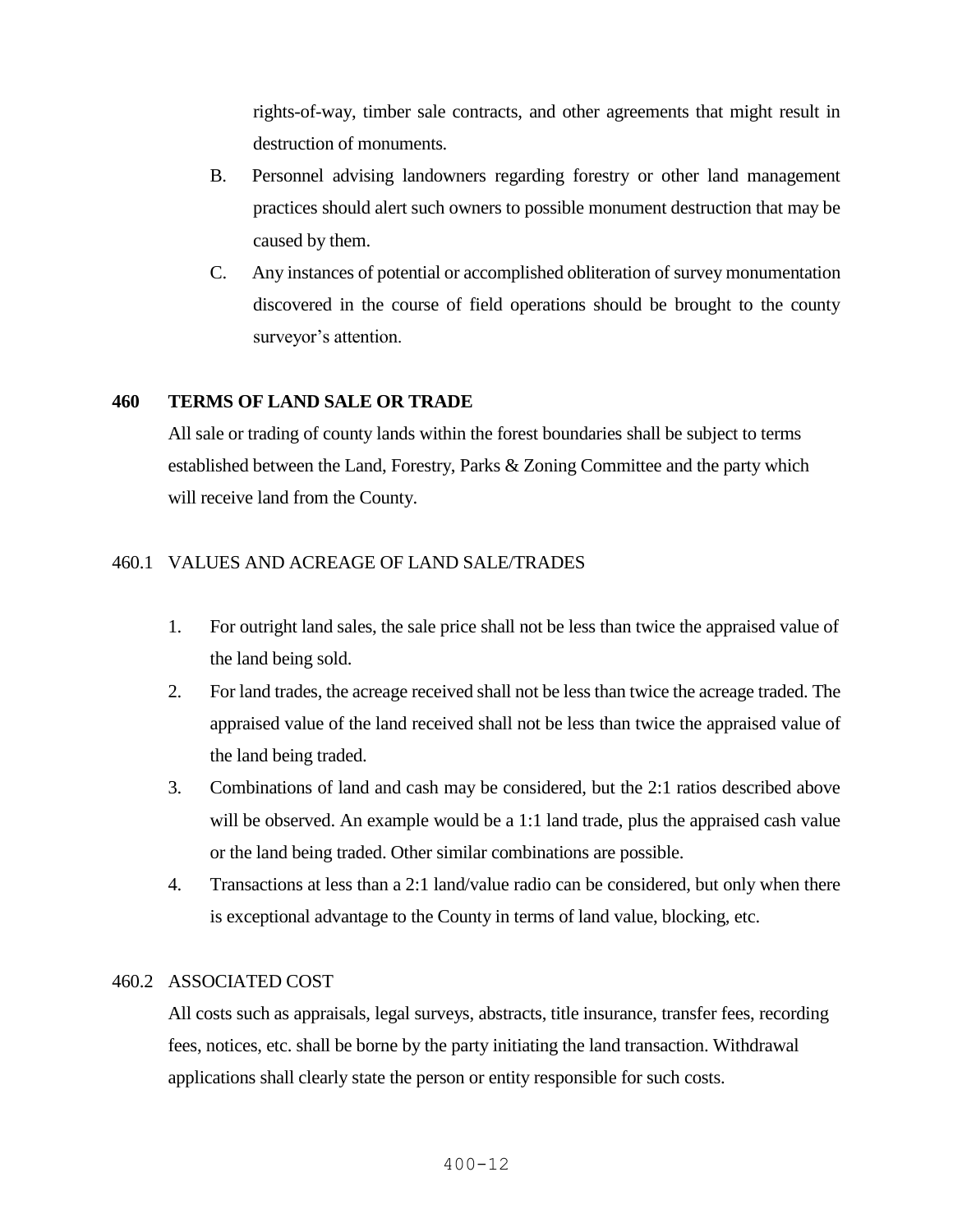#### 460.3 DEED RESTRICTIONS

The consideration of deed restrictions will be evaluated on a case by case basis for the purchase, sale, or trade of lands as there is currently no policy in place. Deed restrictions include but are not limited to mineral rights or public hunting  $\&$  fishing rights. The Juneau County Land, Forestry and Parks Department is currently developing a policy for deed restrictions to have available in the near future.

#### **465 PROPERTY RIGHTS CONVEYANCES**

The instrument used for property right conveyance shall be the one which relinquishes the least amount of County control over public land. All property right conveyances will be made on a case by case basis. Examples are listed below:

A. Easements: An easement is a permanent right that entitles the easement owner to use of the land of another for a special purpose not inconsistent with the general property rights of the owner. Easements run with the land and do not expire. They may be appropriate for public utilities, such as gas, electric and communication uses, and public road rights-of-way.

Easements shall not be used for access to private lands unless there is exceptional advantage to the County Forest, and unless the easement further promotes the purposes of the County Forest program. The Committee may consider easement requests on a case by case basis. The County Forest Administrator will consult with DNR's County Forest & Public Lands Specialist on these cases.

B. Lease: A lease is a written document which grants use of real property and/or improvements to another party for a specified period of time, for monetary or other consideration. Specific County Forest Law provisions regarding leases can be found in ss. 28.11(3) (i) and (j), Wis. Stats. Leases on County Forest lands shall be negotiated for the shortest possible period of time and in no case shall they exceed ninety-nine years.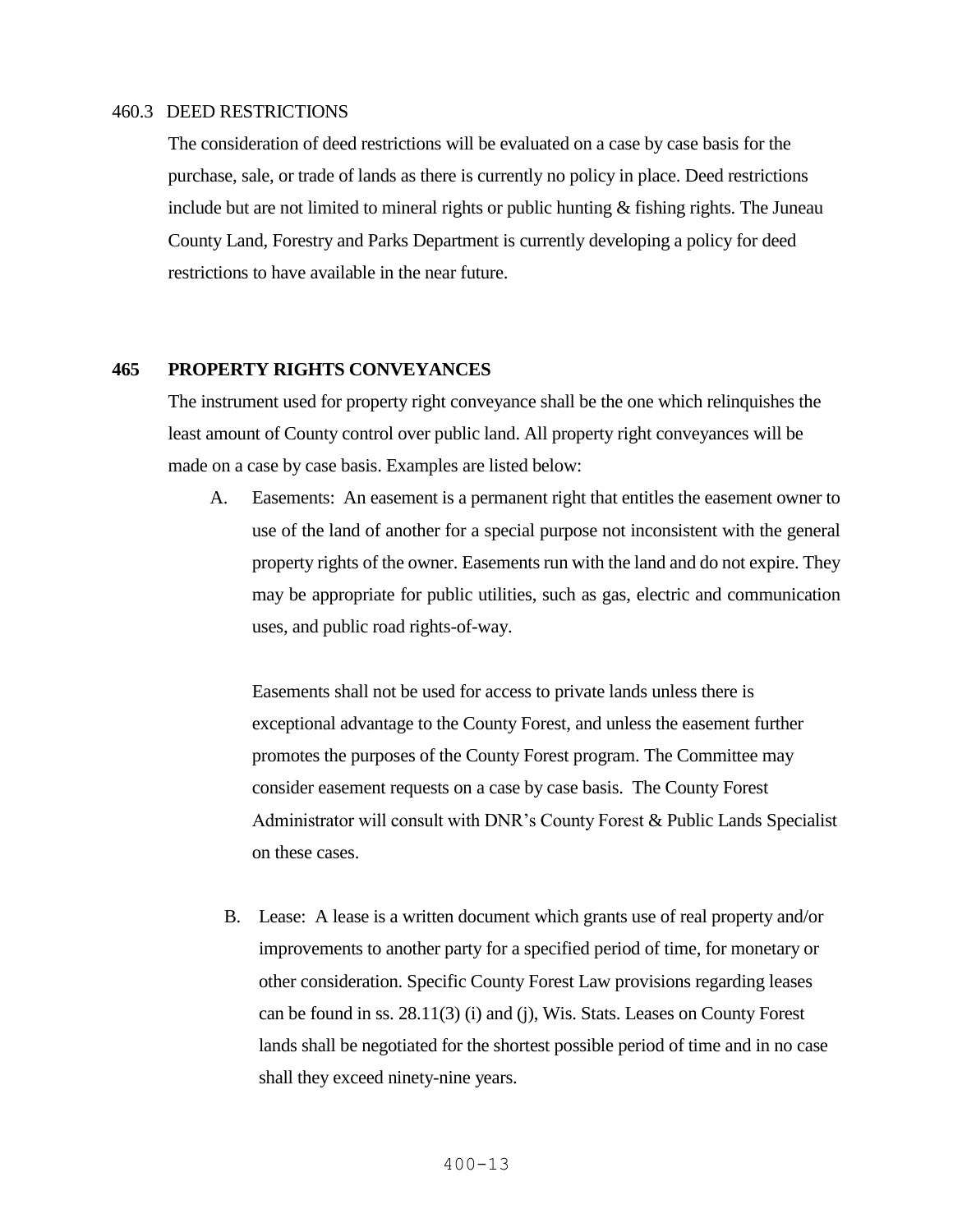C. Permit: A permit is a written document conferring a right, power or privilege to do a particular act or series of acts on land of another without possessing any interest therein. A permit can be revoked with cause and cannot be assigned to other parties. A permit, unlike an easement, does not imply an interest in the land and is not transferred with the land. Permits issued on County Forest lands shall be issued for the shortest possible period of time and in no case shall they exceed ninety-nine years.

Permits shall be the preferred property rights conveyance for private driveways and most other activities dealing with the private individuals using County Forest lands. The Juneau County Land, Forestry and Parks Department is currently developing a policy for a County Forest Access Permit to have available in the near future

E. Agreement: An agreement is a written document executed by two or more persons or entities expressing a mutual and common purpose. An agreement details the responsibilities, obligations, conditions, liabilities, etc. of all parties concerned and would be an appropriate instrument for dealing with activities such as public school forests, flowages, gravel crushing operations, and concessions. Agreements shall be effective for the shortest possible time.

#### 465.1 TERMS OF PROPERTY RIGHTS CONVEYANCES

Any agreement, license, permit, lease or easement must contain at least the following information, requirements and terms. More restrictions may be added as needed to protect the interests of the public.

- A. Location by legal description.
- B. Permitted uses under the conveyance.
- C. Fee for the use of the land.
- D. Expiration date.
- E. Right of the County to cancel or suspend the conveyed rights with cause.
- F. Requirement for restitution to original condition upon expiration or cancellation of the conveyance.